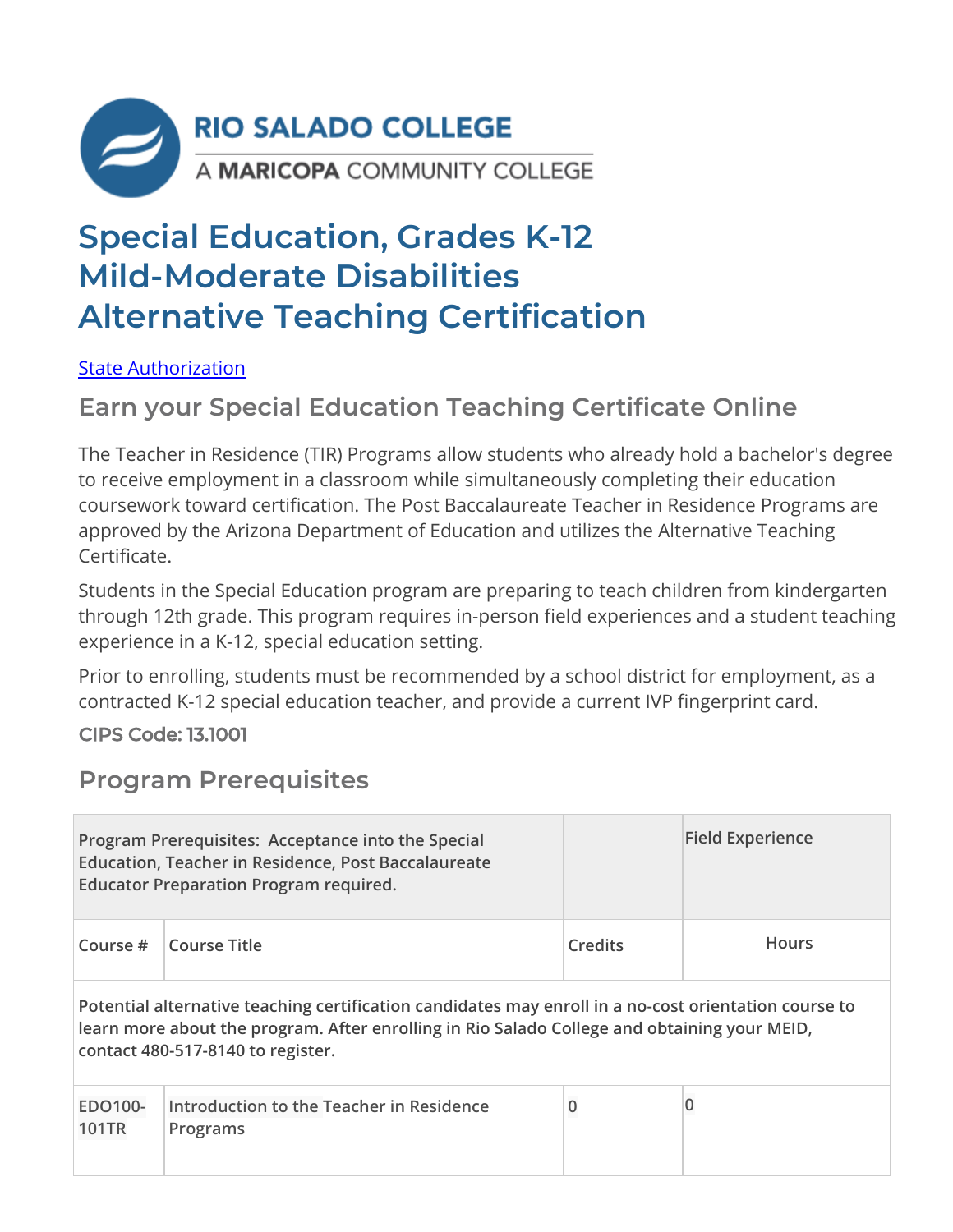## **Required Courses – Year 1**

|                      | regardless of GPA.                                                         | Required Courses: All classes must meet the 3.0 overall GPA.<br>Courses with a final grade of "D" or "F" must be retaken                                                                                                   |                | <b>Field Experience</b>                              |
|----------------------|----------------------------------------------------------------------------|----------------------------------------------------------------------------------------------------------------------------------------------------------------------------------------------------------------------------|----------------|------------------------------------------------------|
| <b>Start</b><br>Date | Course #                                                                   | <b>Course Title</b>                                                                                                                                                                                                        | <b>Credits</b> | <b>Hours</b>                                         |
| Sem 1                | <b>EDU235</b>                                                              | The Exceptional Learner                                                                                                                                                                                                    | 3              | 5 hours                                              |
| Sem 1                | <b>EDU276</b>                                                              | <b>Classroom Management and Behavioral</b><br>Analysis                                                                                                                                                                     | 3              | 5 hours                                              |
| Sem 1                | EFE291AC                                                                   | <b>Special Education: Mild-Moderate Student</b><br><b>Teaching I</b>                                                                                                                                                       | $\overline{2}$ | <b>Employment Teaching</b><br>K-12 Special Education |
| Sem <sub>2</sub>     | <b>EDU239</b><br>OR<br><b>EDU240</b>                                       | <b>Structured English Immersion Grades K-8</b><br><b>OR</b><br><b>Structured English Immersion Grades 6-12</b><br>45-clock hour workshop credit certificate<br>from an approved vendor (Transcript<br>evaluation required) | $0 - 3$        | $\overline{0}$                                       |
| Sem <sub>2</sub>     | EDU223AA                                                                   | <b>Emotional Disabilities in the Classroom</b>                                                                                                                                                                             | 3              | 4 hours                                              |
| Sem <sub>2</sub>     | <b>EDU271</b>                                                              | <b>Phonics Based Reading and Decoding</b>                                                                                                                                                                                  | 3              | 5 hours                                              |
| Sem <sub>2</sub>     | EFE291AD                                                                   | <b>Special Education: Mild-Moderate Student</b><br><b>Teaching II</b>                                                                                                                                                      | $\overline{2}$ | <b>Employment Teaching</b><br>K-12 Special Education |
| 1                    | Summer EDU242                                                              | <b>Language Development and Disorders</b>                                                                                                                                                                                  | $\overline{2}$ | $\bf{0}$                                             |
| 1                    | Summer EDU244                                                              | <b>Special Education Collaboration and</b><br><b>Communication Practices</b>                                                                                                                                               | 1              | $\bf{0}$                                             |
| 1                    | Summer POS220<br><b>OR</b><br><b>POS221</b><br><b>AND</b><br><b>POS222</b> | U.S. and AZ Constitution (3)<br><b>OR</b><br><b>Arizona Constitution (1)</b><br><b>AND</b><br>U.S. Constitution (2)                                                                                                        | $0 - 3$        | $\bf{0}$                                             |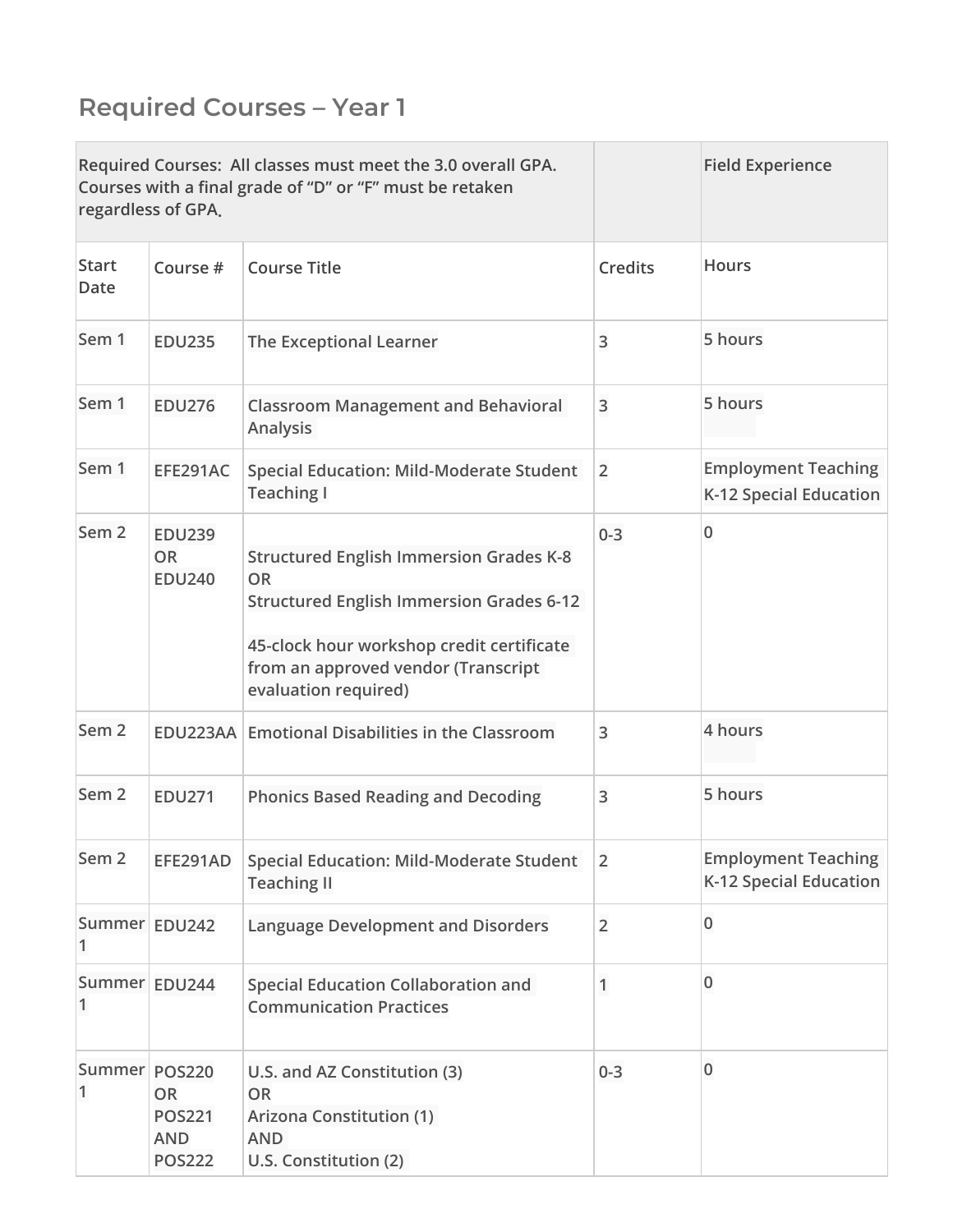| OR                                           |  |  |
|----------------------------------------------|--|--|
| AEPA Exam Passing Score on the               |  |  |
| <b>Constitution of the United States and</b> |  |  |
| Arizona Exam (Transcript evaluation          |  |  |
| required)                                    |  |  |

### **Required Courses – Year 2**

| GPA.                 |                 | Level 2 Prerequisites: Successful completion of year 1<br>courses and 3.0 overall GPA. Courses with a final<br>grade of "D" or "F" must be retaken regardless of |                | <b>Field Experience</b>                               |
|----------------------|-----------------|------------------------------------------------------------------------------------------------------------------------------------------------------------------|----------------|-------------------------------------------------------|
| <b>Start</b><br>Date | Course #        | <b>Course Title</b>                                                                                                                                              | <b>Credits</b> | <b>Hours</b>                                          |
| Sem <sub>3</sub>     |                 | EDU223AB Learning Disabilities in the<br>Classroom                                                                                                               | 3              | 4 hours                                               |
| Sem <sub>3</sub>     |                 | EDU223AD Physical and Other Health<br><b>Impairments in the Classroom</b>                                                                                        | $\overline{3}$ | 4 hours                                               |
| Sem <sub>3</sub>     | EFE291AE        | <b>Special Education: Mild-</b><br><b>Moderate Student Teaching III</b>                                                                                          | $\overline{2}$ | <b>Employment Teaching</b><br>K-12. Special Education |
| Sem 4                |                 | <b>EDU223AC</b> Mild to Moderate intellectuals<br><b>Disability in the Classroom</b>                                                                             | 3              | 4 hours                                               |
| Sem 4                | <b>EDU293</b>   | <b>Mathematics Methods and</b><br><b>Curriculum Development</b>                                                                                                  | 3              | 4 hours                                               |
| Sem 4                | EFE291AF        | <b>Special Education: Mild-</b><br><b>Moderate Student</b><br><b>Teaching IV</b>                                                                                 | $\overline{2}$ | <b>Employment Teaching</b><br>K-12 Special Education  |
| $\overline{2}$       | Summer EDU223AF | Mild and Moderate Intellectual<br>Disability in the Classroom                                                                                                    | $\overline{3}$ | 0                                                     |

#### **Notes**

Contracted teaching position must be in a special education K-12th setting.

TIR program staff will register students for all courses. Payment and/or payment arrangements need to be paid upon registration.

All TIR students are also required to participate in webinars, blogs, flip camera submissions and formal evaluations.

The total amount of credits required for this program is 38-44 credit hours.